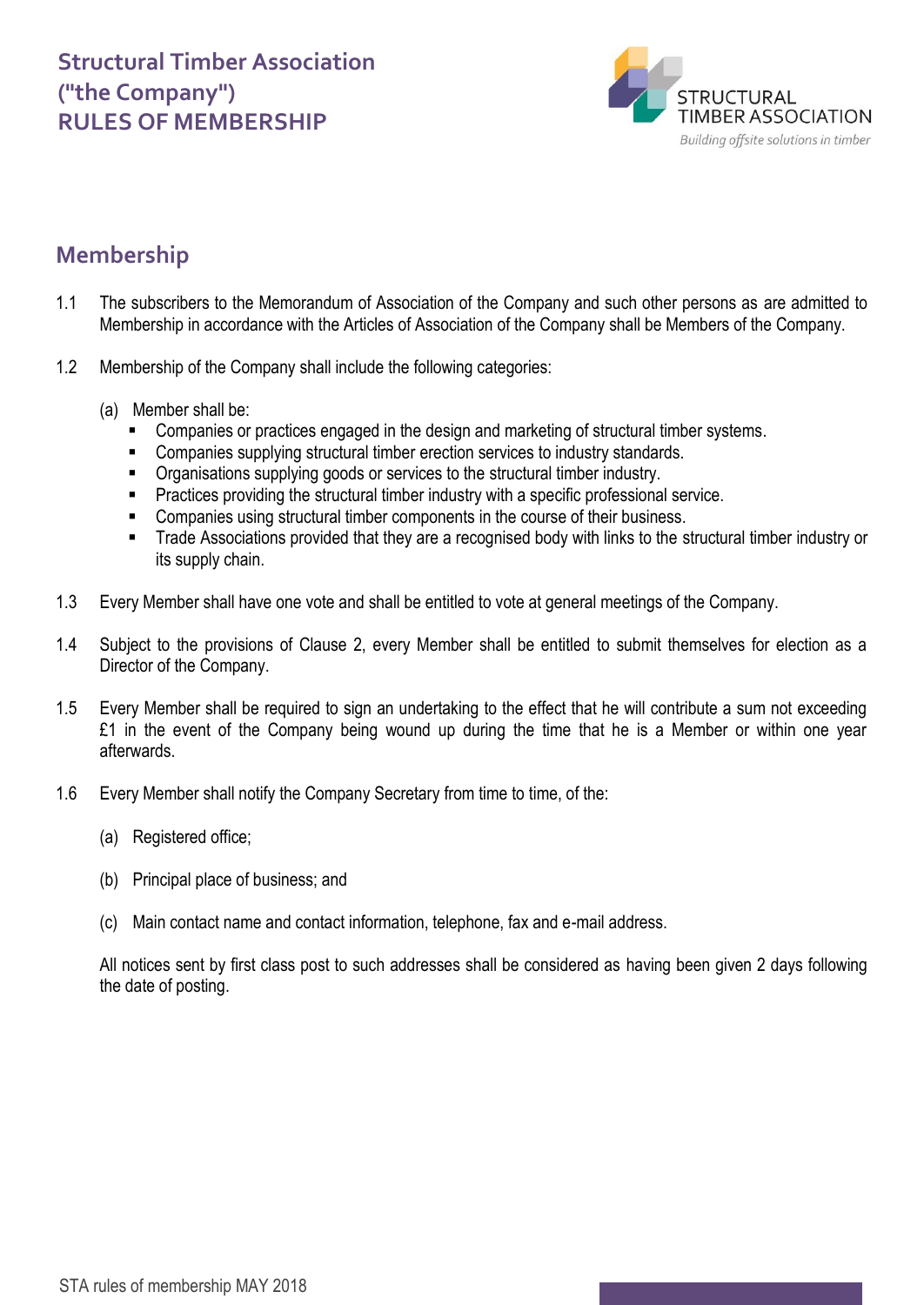### **The Board**

- 2.1 The Board of Directors shall at all times comprise a minimum number of 4 and a maximum number of 12 members.
- 2.2 Directors to the Company must be full time employees of a Member company and shall serve for an initial period of two years. Following this period they must submit themselves for re-election at each annual general meeting of the Company.
- 2.3 The Board of Directors shall at all times comprise of either a majority of Manufacturer Members or equal number to Non-manufacturing Members
- 2.4 Nominations for appointment as Director must be made in writing to the Company Secretary within seven days of notice being given of a general meeting.
- 2.5 Subject to the provisions of Clauses 2.1, 2.2 and 2.3, Directors shall be appointed by a majority vote of the Members present at the general meeting.
- 2.6 The Chairman shall be a Member of the Structural Timber Assocation and shall be appointed by the Board of Directors for a maximum period of two years. In the exceptional event that a Manufacturing Member cannot take the position of Chairman then it falls to the Board to elect the Chairman from the remaining Directors that have previously served two years.

#### **Admission**

- 3.1 Admission of Members shall be by election by the Directors. All applications for Membership which receive the support of at least 75 per cent of those Directors shall be final and binding. The Directors shall not be required to give reasons for their refusal to admit any applicant as a Member. An applicant for Membership shall be required to furnish such information as is required by the Directors. Failure to disclose relevant information, to submit information or give wrongful information shall invalidate the application whereupon any entrance fee or subscription paid for Membership shall be returned.
- 3.2 Immediately upon the election of an applicant, that applicant shall become a Member of the Company and be bound by these rules. A copy of the rules will be forwarded to the applicant along with confirmation of his Membership.
- 3.3 Any new Members in the Manufacturer Member category will be given a period not exceeding twelve months to fully comply with the conditions of Membership set out in 5.1 of this document.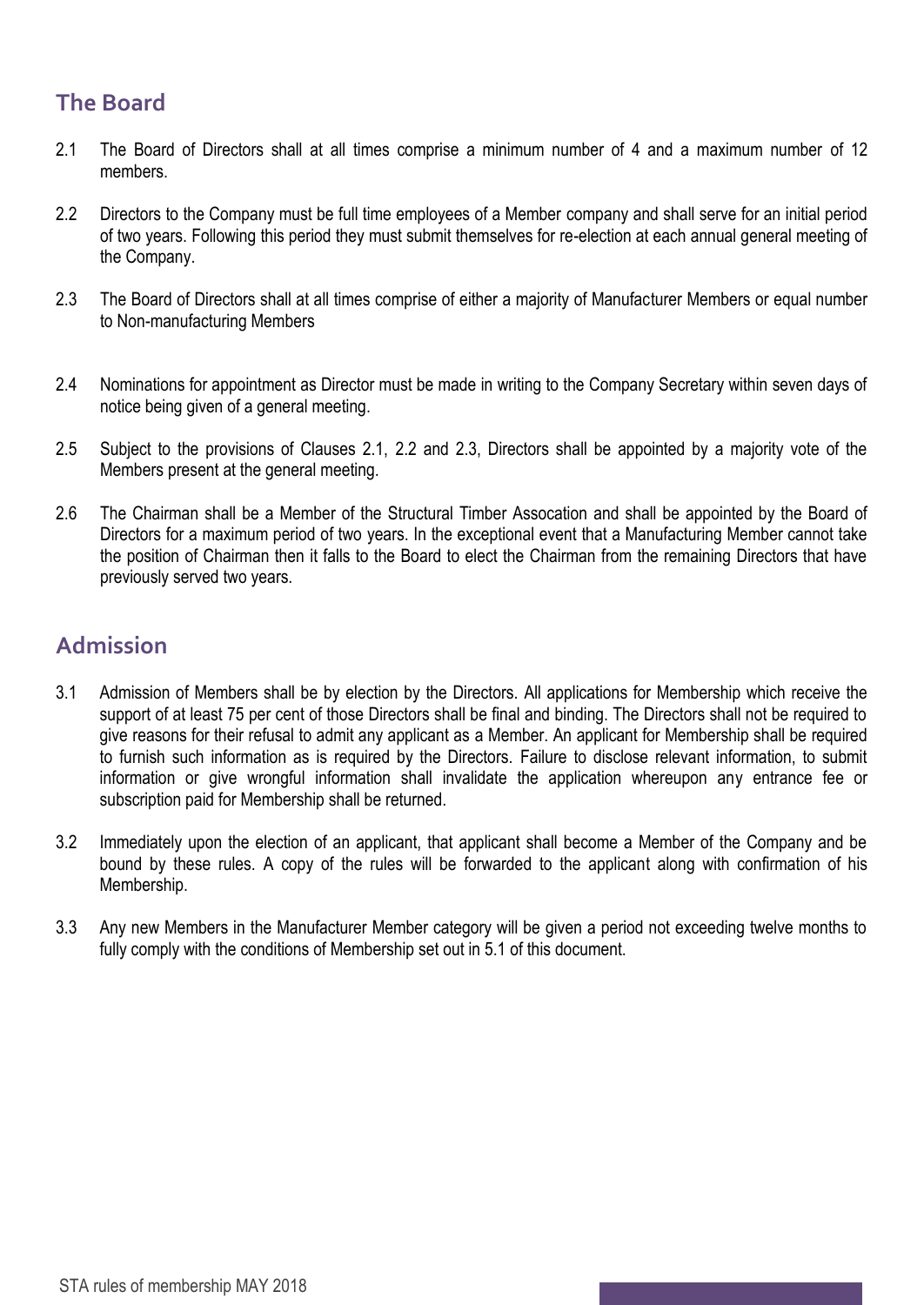# **Subscription**

- 4.1 The annual subscription shall be such sum as the Directors may from time to time determine.
- 4.2 All annual subscriptions shall be payable on election to Membership and on the 1st day of the month of the annual anniversary of such election or such other date as the Directors may decide from time to time. There may also be a joining fee for the Association as the Directors may decide from time to time.
- 4.3 All subscriptions paid by cheque shall be made payable to the "Structural Timber Association Ltd" and crossed "account payee".
- 4.4 If any Member shall fail to pay the annual subscription after it has become due, notice shall be sent to the Member calling attention to the failure to pay and, if the amount shall not be paid within 30 days from the posting of such notice, the Directors may terminate the Membership.
- 4.5 If at any time the Member shall give the Directors a satisfactory explanation as to the reasons for non-payment, that Member may, at the discretion of the Directors, and on payment of the outstanding annual subscription together with interest thereon at the rate of three per cent per annum above the Bank of Scotland base rate from time to time from the due date until payment in full is made, be re-admitted to Membership.

## **Compliance**

- 5.1 All Members must maintain strict compliance with the requirements of:
	- a) Relevant British and European standards,
	- b) NHBC Standards, LABC technical requirements, or the technical standards of another warranty provider whichever is appropriate, and
	- c) Building Regulations (England & Wales), Building (Scotland) Regulations, and Building Regulations (Northern Ireland) - whichever is appropriate.
	- d) STA quality levels
	- e) Mandatory implementation of SiteSafe procedures for members supplying structural timber systems to, or on, site.
- 5.2 No Member shall, except for professional services rendered at the request of the Directors, on any pretence or in any manner receive any profit, salary or emoluments from the funds or transactions of the Company.
- 5.3 All Members are encouraged to use the Company's name and logo in any advertisement or Company literature but shall not give the address of the Company thereon or use the Company's address for business purposes. Members may only use the Company's name or logo to designate their Membership of the Association. Members are prohibited from using the name or logo in connection with a specific product endorsement.
- 5.4 No Member shall infringe the patent, copyright, design, trademark or other industrial or intellectual property right.
- 5.5 If any claim is made against the Company in respect of a breach of 5.4 above by a Member, that Member shall indemnify the Company against all loss, damages, costs and expenses awarded against or incurred by the Company in connection with the claim, or paid or agreed to be paid by the Company in settlement of the claim.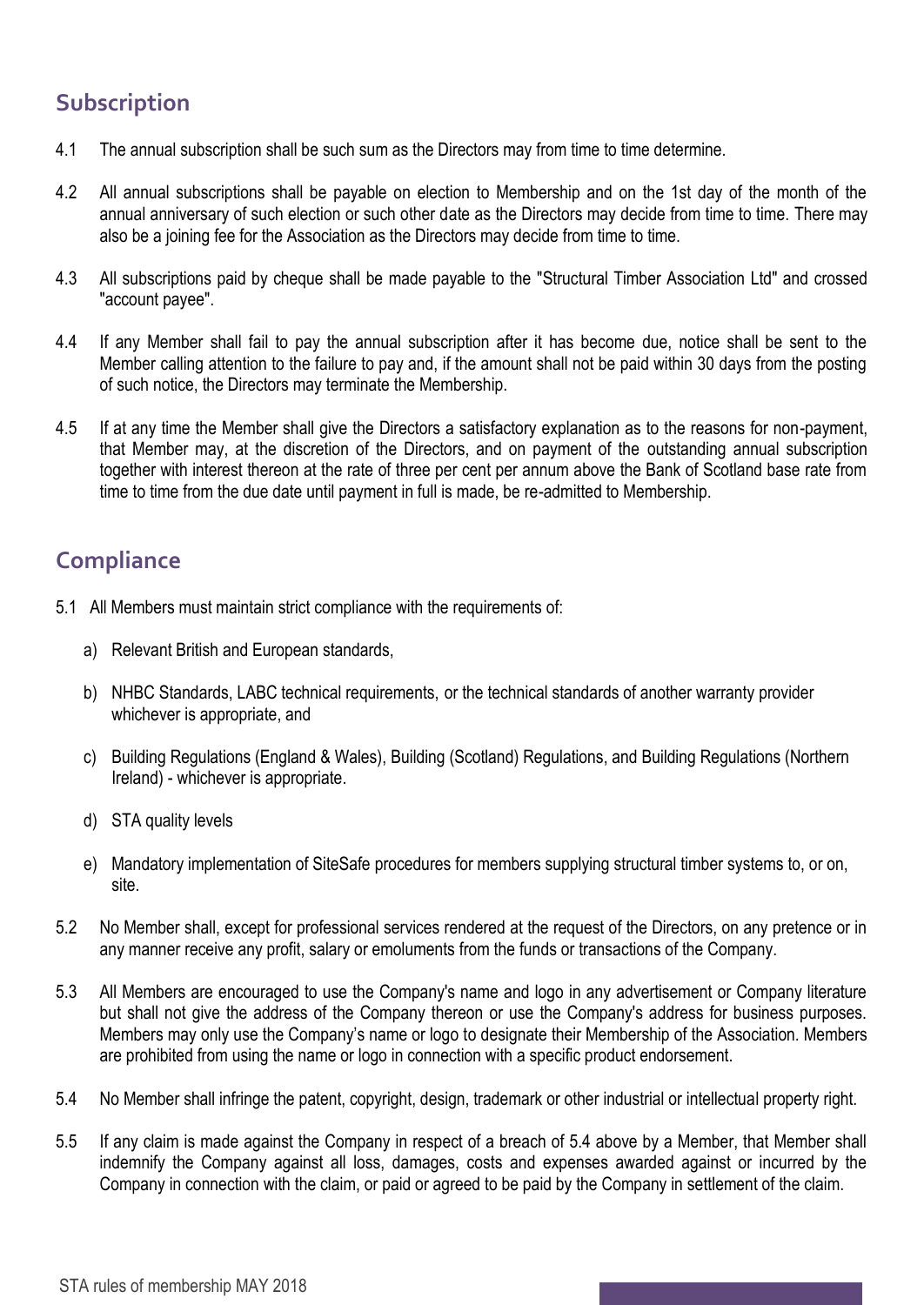### **Non compliance**

- 6.1 The Directors will investigate any written bona fide complaint that any Member fails to comply with the criteria applying to Membership of the Company. Should a finding confirm non compliance, the Directors are empowered to warn the Member of the non compliance and, if no corrective action is taken within an acceptable a period of time, the Member will be served with a notice of withdrawal from Membership and the Member's name will be deleted from the list of Members. Such deletion will be made known to all Members of the company.
- 6.2 In the event of the Directors upholding a complaint against a Member, the Member concerned will be charged with and accept liability for any costs properly incurred by the Company in the investigation of the complaint.
- 6.3 Membership may be withdrawn from any Member if the Directors consider that the Member (a) has acted, or is likely to act, in such a way that could potentially bring the name of the Company or the timber construction industry into disrepute or (b) has been guilty of misconduct or (c) has harassed or victimised (whether physically or verbally) an employee of the Company.
- 6.4 Any Member who has been served with notice of withdrawal will be deemed to have withdrawn from Membership.

#### **Termination**

- 7.1 It is an essential condition of Membership that any corporate Member or potential corporate Member shall not be in Receivership or Liquidation and in the event that the Receiver, Liquidator or Provisional Liquidator is appointed in the case of any existing Member, then the Directors shall have full power and authority to serve a notice of withdrawal on such a company or to refuse to renew such Membership.
- 7.2 Any omission from or inaccuracy in the particulars of an applicant's Membership application may, at the Directors discretion, invalidate the proposal and any election to Membership made in consequence of it. In such circumstances, the Directors shall be entitled to serve a notice of withdrawal on the Member in question.
- 7.3 Where 50% of the voting rights of a Member are sold or transferred to a third party during the period of Membership, in order that the Membership continues, the sale or transfer must be approved by the Directors and unless so approved the Directors shall have full power and authority to serve a notice of withdrawal on such a company or to refuse to renew such Membership.

#### **Resignation**

8.1 Any Member may resign his Membership by giving seven clear day's notice in writing to that effect to the Secretary. Every such notice shall, unless otherwise expressed, be deemed to take effect as from the 1st day of the month of the annual anniversary of the Member's election to Membership. No refund of the annual subscription or part thereof shall be made and any Member giving such notice on or after the 1st day of the month of the annual anniversary of the Member's election to Membership shall be liable to pay the annual subscription then due.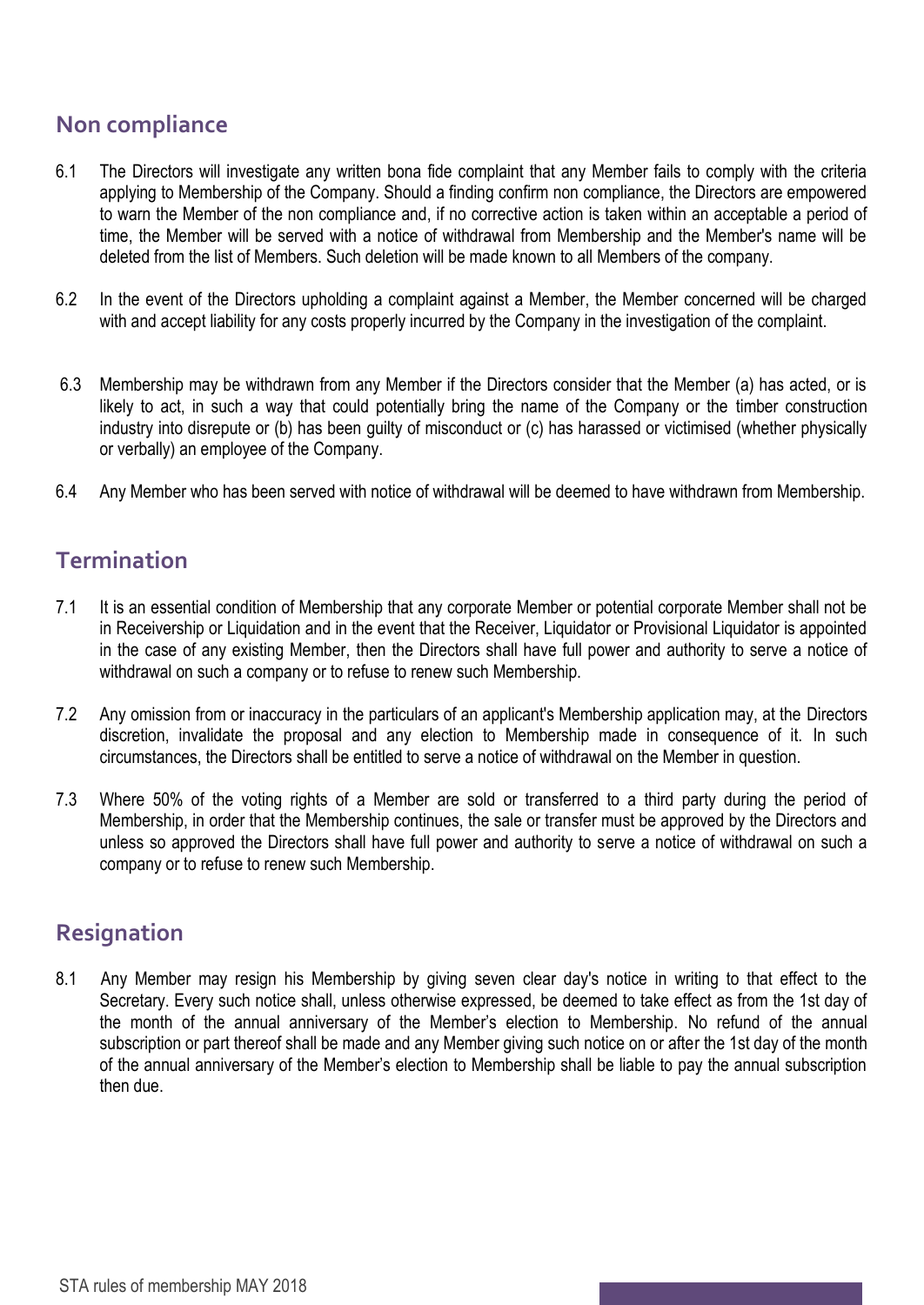#### **Data protection**

- 9.1 The Structural Timber Association is committed to safeguarding the information that it holds about Members and their staff and representatives. This Clause 9 sets out sets out how personal data provided by Members will be stored and used by the Structural Timber Association. The Structural Timber Association is the controller in respect of such information. Further information can be found in the Privacy Policy on the website at [www.structuraltimber.co.uk](http://www.structuraltimber.co.uk/)
- 9.2 This Clause 9 will apply to any information about individuals for whom the Member is responsible (including, for example, directors, shareholders and staff). Members shall ensure that they have the relevant individual's consent or another legal basis for sharing any personal data with the Structural Timber Association, in connection with the use of such information for the purposes of Membership.
- 9.3 Personal data that any Member provides to the Structural Timber Association will be stored, maintained and processed in accordance with the EU General Data Protection Regulation 2016 and all applicable data protection and privacy legislation, regulations, guidance and codes of practice.
- 9.4 The Structural Timber Association will process individuals' personal data in order to operate and maintain Memberships and to provide services to Members. The legal basis for processing such personal data is the contract of membership. The Structural Timber Association also need to process personal data in connection with its legal obligations. If Members do not provide such personal data as requested, the Structural Timber Association may not be able to operate the Membership.
- 9.5 As part of Membership benefits, the Structural Timber Association shall issue Member newsletters containing industry news and promotions and also notify Members about seminars, events and conferences and legal changes that may be of interest. The legal basis for the processing of such personal data in connection with communications will be the legitimate interest in operating and promoting the activities of an industry association. If a Member does not want to receive such communications, they can opt-out or unsubscribe by using the link in the communication or by contacting the Structural Timber Association at [office@structuraltimber.co.uk](mailto:office@structuraltimber.co.uk)
- 9.6 In addition to the Member communications referred to above, the Structural Timber Association may send wider marketing communications (not just to Members) by email, telephone or mail about existing and new services and special offers from the Structural Timber Association and/or send information by e-mail, telephone or mail about related products or services of selected third parties that may be of interest. The legal basis for such processing will be consent. Individuals can withdraw consent to any time by using the link in the communication or by contacting the Structural Timber Association at [office@structuraltimber.co.uk](mailto:office@structuraltimber.co.uk)
- 9.7 Unless formally notified in writing to the Structural Timber Association to the contrary by the Member, Membership and the contact details and scope of operations and similar information that has been provided by the Member to the Structural Timber Association will be made available to any person or organisation contacting the Structural Timber Association. The Structural Timber Association recommends that individuals' contact details are not provided for such purposes and that a corporate email address is used. This information may also be published on the website at [www.structuraltimber.co.uk](http://www.structuraltimber.co.uk/) and in literature produced by the Structural Timber Association.
- 9.8 The Structural Timber Association may from time to time seek statistical information from a Member that is commercially sensitive in order to support work in research, lobbying government and certain promotional services. Such information is likely to be aggregated and anonymised and accordingly does not constitute personal data. The confidential terms under which this information is held and used will be made clear to the Member at the time that it is sought.